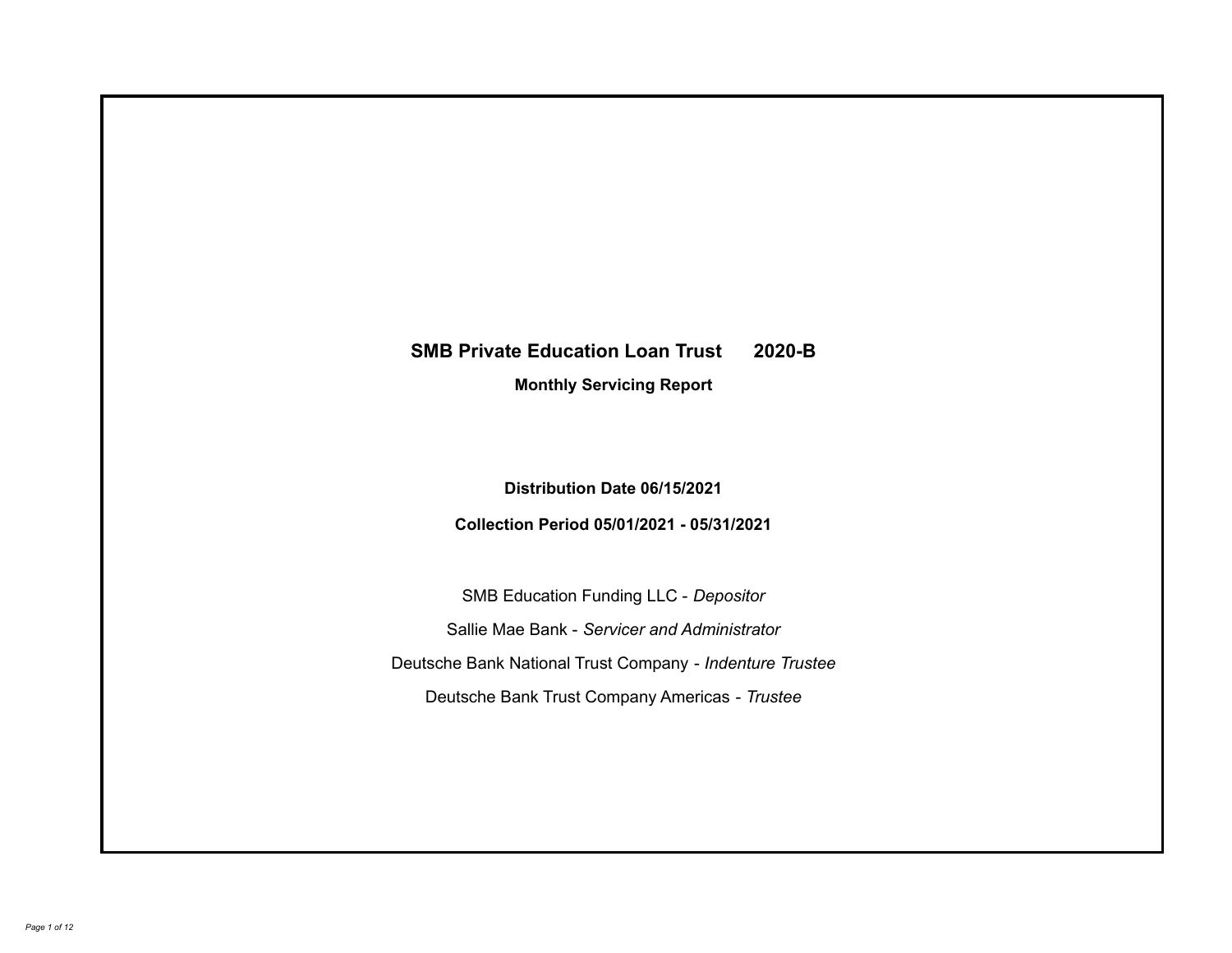A

| <b>Student Loan Portfolio Characteristics</b>                                                                                                                                | <b>Settlement Date</b><br>08/12/2020 | 04/30/2021                                                   | 05/31/2021                                                   |
|------------------------------------------------------------------------------------------------------------------------------------------------------------------------------|--------------------------------------|--------------------------------------------------------------|--------------------------------------------------------------|
| <b>Principal Balance</b><br>Interest to be Capitalized Balance                                                                                                               | \$734,844,784.09<br>52,295,956.84    | \$653,839,356.92<br>48,812,460.67                            | \$644,766,613.66<br>49,342,146.44                            |
| Pool Balance                                                                                                                                                                 | \$787,140,740.93                     | \$702,651,817.59                                             | \$694,108,760.10                                             |
| Weighted Average Coupon (WAC)<br>Weighted Average Remaining Term<br>Number of Loans<br>Number of Borrowers<br>Pool Factor<br>Since Issued Total Constant Prepayment Rate (1) | 8.62%<br>138.65<br>63,922<br>60,883  | 8.60%<br>137.06<br>57,648<br>54,970<br>0.892663511<br>12.50% | 8.60%<br>136.72<br>57,027<br>54,376<br>0.881810233<br>12.37% |
|                                                                                                                                                                              |                                      |                                                              |                                                              |

| <b>Debt Securities</b> | <b>Cusip/Isin</b> | 05/17/2021       | 06/15/2021       |
|------------------------|-------------------|------------------|------------------|
| A <sub>1</sub> A       | 78449XAA0         | \$480,901,178.18 | \$470,313,987.56 |
| A1B                    | 78449XAB8         | \$43,281,106.04  | \$42,328,258.88  |
|                        | 78449XAC6         | \$53,000,000.00  | \$53,000,000.00  |

| $\overline{\phantom{0}}$ | <b>Certificates</b> | Cusip/Isin | 05/17/2021   | 06/15/2021   |
|--------------------------|---------------------|------------|--------------|--------------|
|                          | Residual            | 78449X102  | \$100,000.00 | \$100,000.00 |

| <b>Account Balances</b> | 05/17/2021     | 06/15/2021     |
|-------------------------|----------------|----------------|
| Reserve Account Balance | \$2,002,442.00 | \$2,002,442.00 |

| E. | <b>Asset / Liability</b>               | 05/17/2021       | 06/15/2021       |
|----|----------------------------------------|------------------|------------------|
|    | Overcollateralization Percentage       | 17.86%           | 18.51%           |
|    | Specified Overcollateralization Amount | \$175,662,954.40 | \$173,527,190.03 |
|    | Actual Overcollateralization Amount    | \$125,469,533.37 | \$128,466,513.66 |

(1) For additional information, see 'Since Issued CPR Methodology' found on page 10 of this report.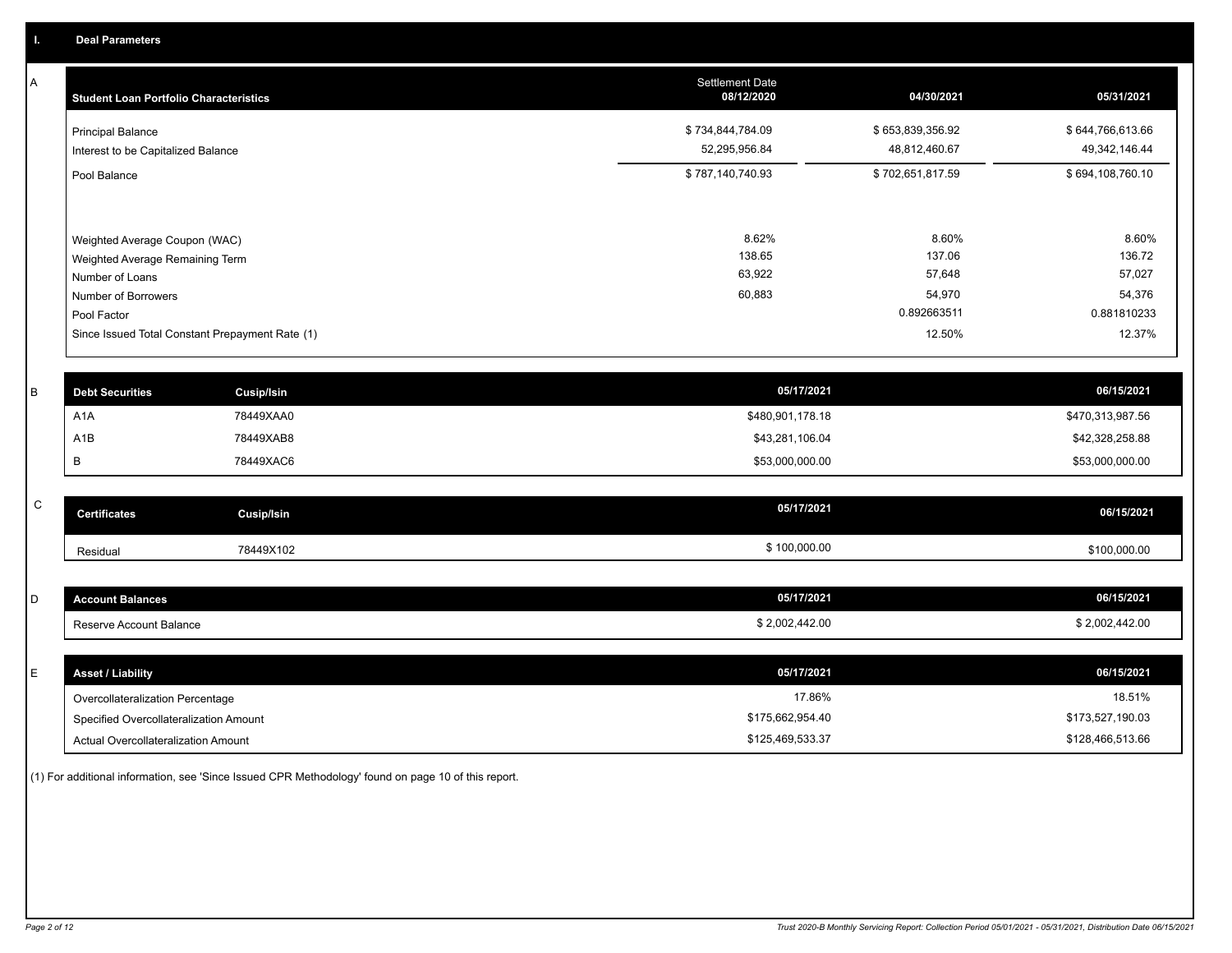| Α | <b>Student Loan Principal Receipts</b>                           |                 |
|---|------------------------------------------------------------------|-----------------|
|   | <b>Borrower Principal</b>                                        | 9,516,122.25    |
|   | <b>Consolidation Activity Principal</b>                          | 0.00            |
|   | Seller Principal Reimbursement                                   | 0.00            |
|   | Servicer Principal Reimbursement                                 | 0.00            |
|   | Delinquent Principal Purchases by Servicer                       | 0.00            |
|   | <b>Other Principal Deposits</b>                                  | 85,867.48       |
|   | <b>Total Principal Receipts</b>                                  | \$9,601,989.73  |
| B | <b>Student Loan Interest Receipts</b>                            |                 |
|   | <b>Borrower Interest</b>                                         | 3,012,777.25    |
|   | <b>Consolidation Activity Interest</b>                           | 0.00            |
|   | Seller Interest Reimbursement                                    | 0.00            |
|   | Servicer Interest Reimbursement                                  | 0.00            |
|   | Delinquent Interest Purchases by Servicer                        | 0.00            |
|   | <b>Other Interest Deposits</b>                                   | 5,773.02        |
|   | <b>Total Interest Receipts</b>                                   | \$3,018,550.27  |
| С | <b>Recoveries on Realized Losses</b>                             | \$44,150.52     |
| D | <b>Investment Income</b>                                         | \$311.01        |
| Е | <b>Funds Borrowed from Next Collection Period</b>                | \$0.00          |
| F | <b>Funds Repaid from Prior Collection Period</b>                 | \$0.00          |
| G | Loan Sale or Purchase Proceeds                                   | \$0.00          |
| H | <b>Initial Deposits to Distribution Account</b>                  | \$0.00          |
|   | <b>Excess Transferred from Other Accounts</b>                    | \$0.00          |
| J | <b>Borrower Benefit Reimbursements</b>                           | \$0.00          |
| Κ | <b>Other Deposits</b>                                            | \$0.00          |
| Г | <b>Other Fees Collected</b>                                      | \$0.00          |
| М | <b>AVAILABLE FUNDS</b>                                           | \$12,665,001.53 |
| N | Non-Cash Principal Activity During Collection Period             | \$529,246.47    |
| O | Aggregate Purchased Amounts by the Depositor, Servicer or Seller | \$91,640.50     |
| P | Aggregate Loan Substitutions                                     | \$0.00          |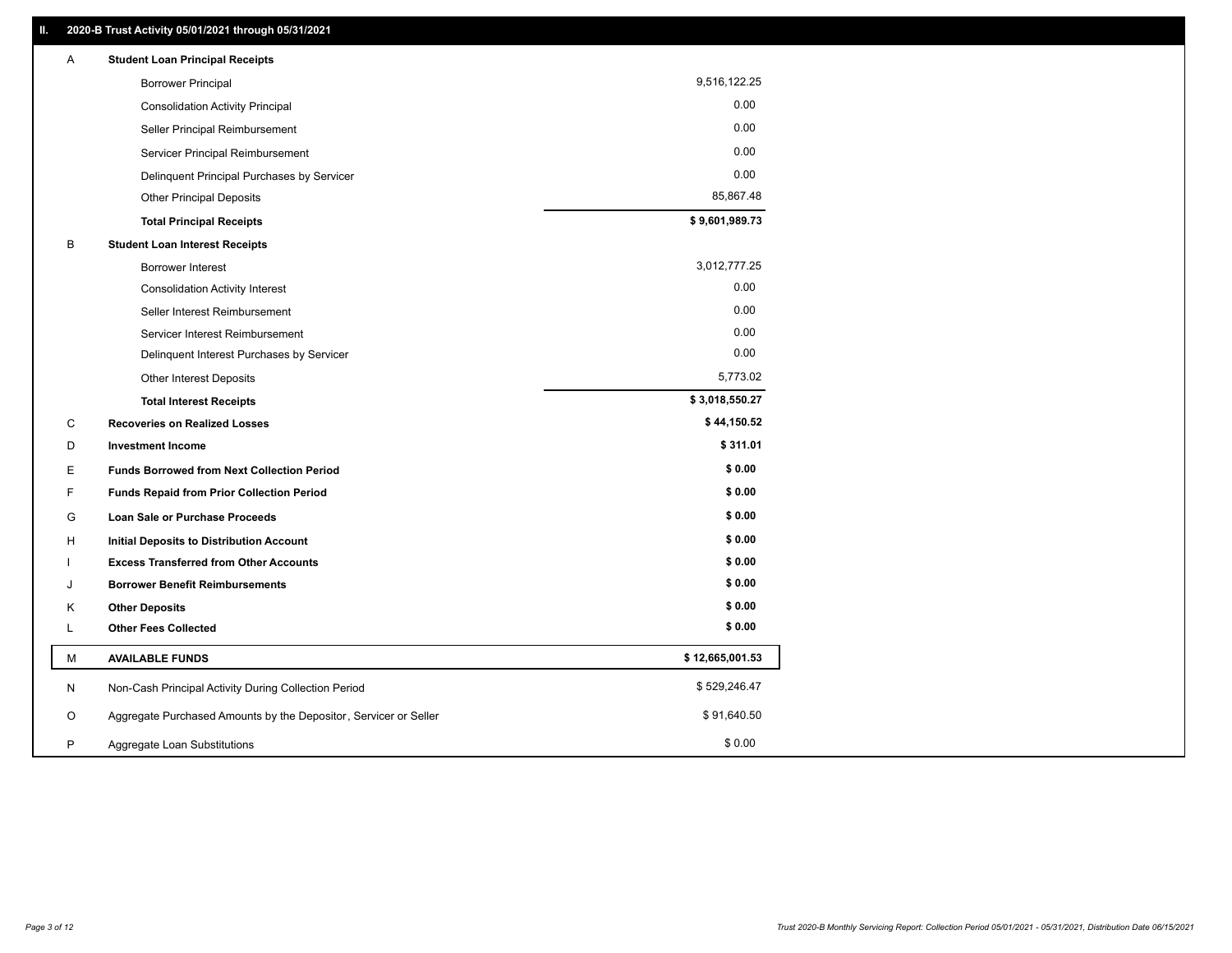|                   |                       |                          |         |                                                           | <b>Loans by Repayment Status</b> |                            |                          |         |                                                           |                |                            |
|-------------------|-----------------------|--------------------------|---------|-----------------------------------------------------------|----------------------------------|----------------------------|--------------------------|---------|-----------------------------------------------------------|----------------|----------------------------|
|                   |                       |                          |         | 05/31/2021                                                |                                  |                            |                          |         | 04/30/2021                                                |                |                            |
|                   |                       | <b>Wtd Avg</b><br>Coupon | # Loans | Principal and<br><b>Interest Accrued</b><br>to Capitalize | % of Principal                   | % of Loans in<br>Repay (1) | <b>Wtd Avg</b><br>Coupon | # Loans | Principal and<br><b>Interest Accrued</b><br>to Capitalize | % of Principal | % of Loans in<br>Repay (1) |
| INTERIM:          | IN SCHOOL             | 9.82%                    | 6,877   | \$93,474,805.76                                           | 13.467%                          | $-$ %                      | 9.81%                    | 8,159   | \$110,962,077.18                                          | 15.792%        | $-$ %                      |
|                   | GRACE                 | 9.74%                    | 2,892   | \$38,879,483.98                                           | 5.601%                           | $-$ %                      | 9.75%                    | 1,712   | \$21,988,685.39                                           | 3.129%         | $-$ %                      |
|                   | <b>DEFERMENT</b>      | 9.08%                    | 2,993   | \$39,688,118.36                                           | 5.718%                           | $-$ %                      | 9.05%                    | 3,188   | \$42,050,620.76                                           | 5.985%         | $-$ %                      |
| <b>REPAYMENT:</b> | <b>CURRENT</b>        | 8.22%                    | 42,402  | \$493,562,268.22                                          | 71.107%                          | 94.540%                    | 8.22%                    | 42,541  | \$496,812,953.21                                          | 70.705%        | 94.156%                    |
|                   | 31-60 DAYS DELINQUENT | 8.87%                    | 433     | \$6,126,257.53                                            | 0.883%                           | 1.173%                     | 9.12%                    | 415     | \$6,368,986.59                                            | 0.906%         | 1.207%                     |
|                   | 61-90 DAYS DELINQUENT | 9.39%                    | 208     | \$3,352,065.59                                            | 0.483%                           | 0.642%                     | 8.79%                    | 187     | \$3,063,657.59                                            | 0.436%         | 0.581%                     |
|                   | > 90 DAYS DELINQUENT  | 8.76%                    | 142     | \$2,257,300.88                                            | 0.325%                           | 0.432%                     | 9.12%                    | 139     | \$1,951,217.62                                            | 0.278%         | 0.370%                     |
|                   | <b>FORBEARANCE</b>    | 8.81%                    | 1,080   | \$16,768,459.78                                           | 2.416%                           | 3.212%                     | 8.94%                    | 1,307   | \$19,453,619.25                                           | 2.769%         | 3.687%                     |
| <b>TOTAL</b>      |                       |                          | 57,027  | \$694,108,760.10                                          | 100.00%                          | 100.00%                    |                          | 57,648  | \$702,651,817.59                                          | 100.00%        | 100.00%                    |

Percentages may not total 100% due to rounding \*

1 Loans classified in "Repayment" include any loan for which interim interest only, \$25 fixed payments or full principal and interest payments are due.

|                |                                                                                                                              |                          |         |                                                           | <b>Loans by Borrower Status</b> |                                |                          |         |                                                                  |                |                                |
|----------------|------------------------------------------------------------------------------------------------------------------------------|--------------------------|---------|-----------------------------------------------------------|---------------------------------|--------------------------------|--------------------------|---------|------------------------------------------------------------------|----------------|--------------------------------|
|                |                                                                                                                              |                          |         | 05/31/2021                                                |                                 |                                |                          |         | 04/30/2021                                                       |                |                                |
|                |                                                                                                                              | <b>Wtd Avg</b><br>Coupon | # Loans | Principal and<br><b>Interest Accrued</b><br>to Capitalize | % of Principal                  | % of Loans in<br>P&I Repay (2) | <b>Wtd Avg</b><br>Coupon | # Loans | <b>Principal and</b><br><b>Interest Accrued</b><br>to Capitalize | % of Principal | % of Loans in<br>P&I Repay (2) |
| INTERIM:       | IN SCHOOL                                                                                                                    | 9.28%                    | 13,684  | \$188,483,237.39                                          | 27.155%                         | $-$ %                          | 9.27%                    | 16,135  | \$222,617,895.78                                                 | 31.683%        | $-$ %                          |
|                | <b>GRACE</b>                                                                                                                 | 9.23%                    | 5,510   | \$74,560,066.43                                           | 10.742%                         | $-$ %                          | 9.27%                    | 3,267   | \$42,443,697.05                                                  | 6.041%         | $-$ %                          |
|                | <b>DEFERMENT</b>                                                                                                             | 8.64%                    | 5,395   | \$69,796,314.37                                           | 10.056%                         | $-$ %                          | 8.61%                    | 5,748   | \$73,828,907.63                                                  | 10.507%        | $-$ %                          |
| P&I REPAYMENT: | <b>CURRENT</b>                                                                                                               | 8.04%                    | 30,637  | \$333,528,397.69                                          | 48.051%                         | 92.321%                        | 8.03%                    | 30,500  | \$333,527,298.32                                                 | 47.467%        | 91.689%                        |
|                | 31-60 DAYS DELINQUENT                                                                                                        | 8.87%                    | 387     | \$5,597,842.54                                            | 0.806%                          | 1.549%                         | 9.16%                    | 380     | \$5,953,831.60                                                   | 0.847%         | 1.637%                         |
|                | 61-90 DAYS DELINQUENT                                                                                                        | 9.35%                    | 195     | \$3,139,185.05                                            | 0.452%                          | 0.869%                         | 8.78%                    | 175     | \$2,906,109.95                                                   | 0.414%         | 0.799%                         |
|                | > 90 DAYS DELINQUENT                                                                                                         | 8.77%                    | 139     | \$2,235,256.85                                            | 0.322%                          | 0.619%                         | 9.13%                    | 136     | \$1,920,458.01                                                   | 0.273%         | 0.528%                         |
|                | <b>FORBEARANCE</b>                                                                                                           | 8.81%                    | 1,080   | \$16,768,459.78                                           | 2.416%                          | 4.642%                         | 8.94%                    | 1,307   | \$19,453,619.25                                                  | 2.769%         | 5.348%                         |
| <b>TOTAL</b>   |                                                                                                                              |                          | 57,027  | \$694,108,760.10                                          | 100.00%                         | 100.00%                        |                          | 57,648  | \$702,651,817.59                                                 | 100.00%        | 100.00%                        |
| $\star$        | Percentages may not total 100% due to rounding                                                                               |                          |         |                                                           |                                 |                                |                          |         |                                                                  |                |                                |
|                | 2 Loans classified in "P&I Repayment" includes only those loans for which scheduled principal and interest payments are due. |                          |         |                                                           |                                 |                                |                          |         |                                                                  |                |                                |

To conform with company standard reporting these sections now include Principal and Interest Accrued to Capitalize .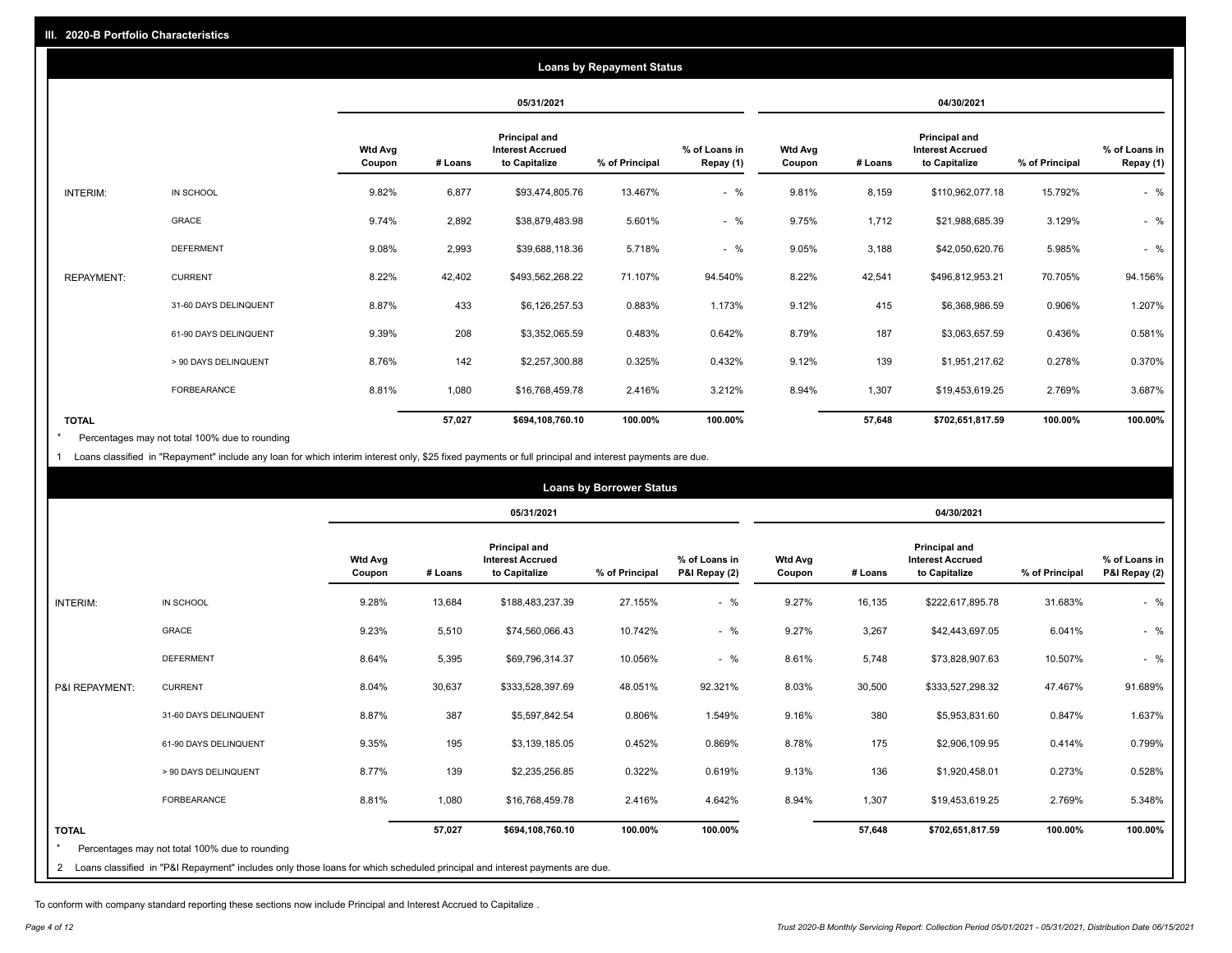|                                                                                        | 5/31/2021        | 4/30/2021        |
|----------------------------------------------------------------------------------------|------------------|------------------|
| Pool Balance                                                                           | \$694,108,760.10 | \$702,651,817.59 |
| Total # Loans                                                                          | 57,027           | 57,648           |
| Total # Borrowers                                                                      | 54,376           | 54,970           |
| Weighted Average Coupon                                                                | 8.60%            | 8.60%            |
| Weighted Average Remaining Term                                                        | 136.72           | 137.06           |
| Percent of Pool - Cosigned                                                             | 92.2%            | 92.1%            |
| Percent of Pool - Non Cosigned                                                         | 7.8%             | 7.9%             |
| Borrower Interest Accrued for Period                                                   | \$4,684,752.62   | \$4,606,606.97   |
| <b>Outstanding Borrower Interest Accrued</b>                                           | \$53,777,299.11  | \$53,173,902.18  |
| Gross Principal Realized Loss - Periodic *                                             | \$492,726.65     | \$476,039.45     |
| Gross Principal Realized Loss - Cumulative *                                           | \$4,847,585.62   | \$4,354,858.97   |
| Recoveries on Realized Losses - Periodic                                               | \$44,150.52      | \$73,657.47      |
| Recoveries on Realized Losses - Cumulative                                             | \$406,703.28     | \$362,552.76     |
| Net Losses - Periodic                                                                  | \$448,576.13     | \$402,381.98     |
| Net Losses - Cumulative                                                                | \$4,440,882.34   | \$3,992,306.21   |
| Non-Cash Principal Activity - Capitalized Interest                                     | \$1,024,648.34   | \$552,371.80     |
| Since Issued Total Constant Prepayment Rate (CPR) (1)                                  | 12.37%           | 12.50%           |
| <b>Loan Substitutions</b>                                                              | \$0.00           | \$0.00           |
| <b>Cumulative Loan Substitutions</b>                                                   | \$0.00           | \$0.00           |
| <b>Unpaid Servicing Fees</b>                                                           | \$0.00           | \$0.00           |
| <b>Unpaid Administration Fees</b>                                                      | \$0.00           | \$0.00           |
| <b>Unpaid Carryover Servicing Fees</b>                                                 | \$435,892.90     | \$0.00           |
| Note Interest Shortfall                                                                | \$0.00           | \$0.00           |
| Loans in Modification                                                                  | \$25,845,195.58  | \$25,440,869.95  |
| % of Loans in Modification as a % of Loans in Repayment (P&I)                          | 7.50%            | 7.39%            |
| % Annualized Gross Principal Realized Loss - Periodic as a %                           | 1.72%            | 1.66%            |
| of Loans in Repayment (P&I) * 12                                                       |                  |                  |
| % Gross Principal Realized Loss - Cumulative as a % of<br><b>Original Pool Balance</b> | 0.62%            | 0.55%            |

\* In accordance with the Servicer's current policies and procedures, after September 1, 2017 loans subject to bankruptcy claims generally will not be reported as a charged- off unless and until they are delinquent for 120

(1) For additional information, see 'Since Issued CPR Methodology' found on page 10 of this report.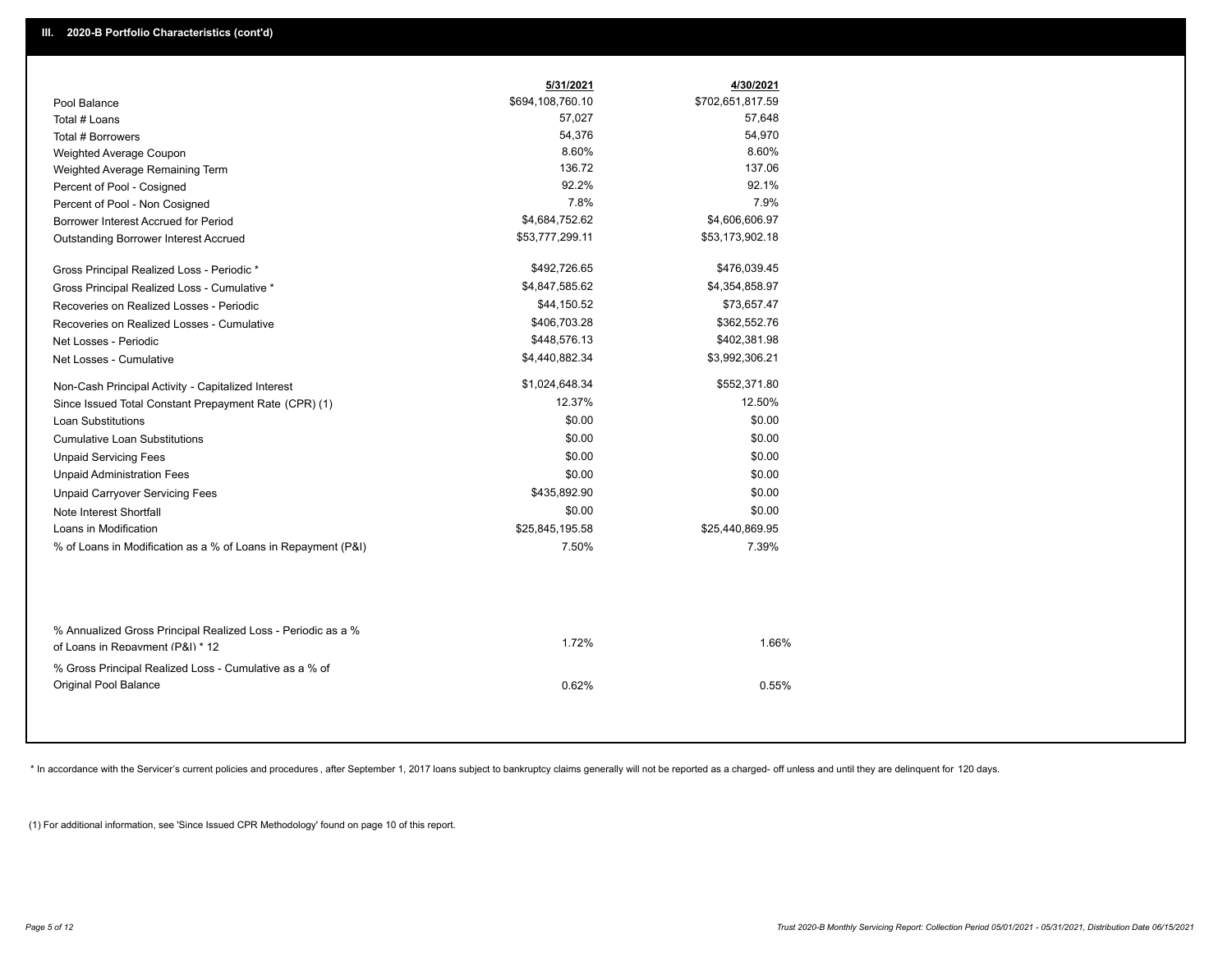## **Loan Program**

A

|                                    | Weighted<br>Average | # LOANS  | <b>\$ AMOUNT</b> | $%$ *    |
|------------------------------------|---------------------|----------|------------------|----------|
| - Smart Option Interest-Only Loans | 7.36%               | 13,876   | \$127,899,924.54 | 18.426%  |
| - Smart Option Fixed Pay Loans     | 8.61%               | 14,116   | \$214,350,305.30 | 30.881%  |
| - Smart Option Deferred Loans      | 9.04%               | 29,035   | \$351,858,530.26 | 50.692%  |
| - Other Loan Programs              | $0.00\%$            | $\Omega$ | \$0.00           | 0.000%   |
| <b>Total</b>                       | 8.60%               | 57,027   | \$694,108,760.10 | 100.000% |

\* Percentages may not total 100% due to rounding

B

C

**Index Type**

|                       | Weighted<br>Average | # LOANS  | <b>\$ AMOUNT</b> | $%$ *     |
|-----------------------|---------------------|----------|------------------|-----------|
| - Fixed Rate Loans    | 9.54%               | 26,699   | \$336,916,824.46 | 48.539%   |
| - LIBOR Indexed Loans | 7.71%               | 30,328   | \$357,191,935.64 | 51.461%   |
| - Other Index Rates   | $0.00\%$            | $\Omega$ | \$0.00           | $0.000\%$ |
| <b>Total</b>          | 8.60%               | 57,027   | \$694,108,760.10 | 100.000%  |

\* Percentages may not total 100% due to rounding

# **Weighted Average Recent FICO**

| $0 - 639$            | 2,815  | \$33,631,661.50  | 4.845%    |
|----------------------|--------|------------------|-----------|
| 640 - 669            | 3,162  | \$37,174,479.17  | 5.356%    |
| 670 - 699            | 6,423  | \$80,181,650.96  | 11.552%   |
| 700 - 739            | 12,830 | \$160,235,521.96 | 23.085%   |
| $740 +$              | 31,794 | \$382,854,560.61 | 55.158%   |
| $N/A$ <sub>(1)</sub> | 3      | \$30,885.90      | $0.004\%$ |
| <b>Total</b>         | 57,027 | \$694,108,760.10 | 100.000%  |

To conform with company standard reporting these sections now include Princial and Interest Accrued to Capitalize .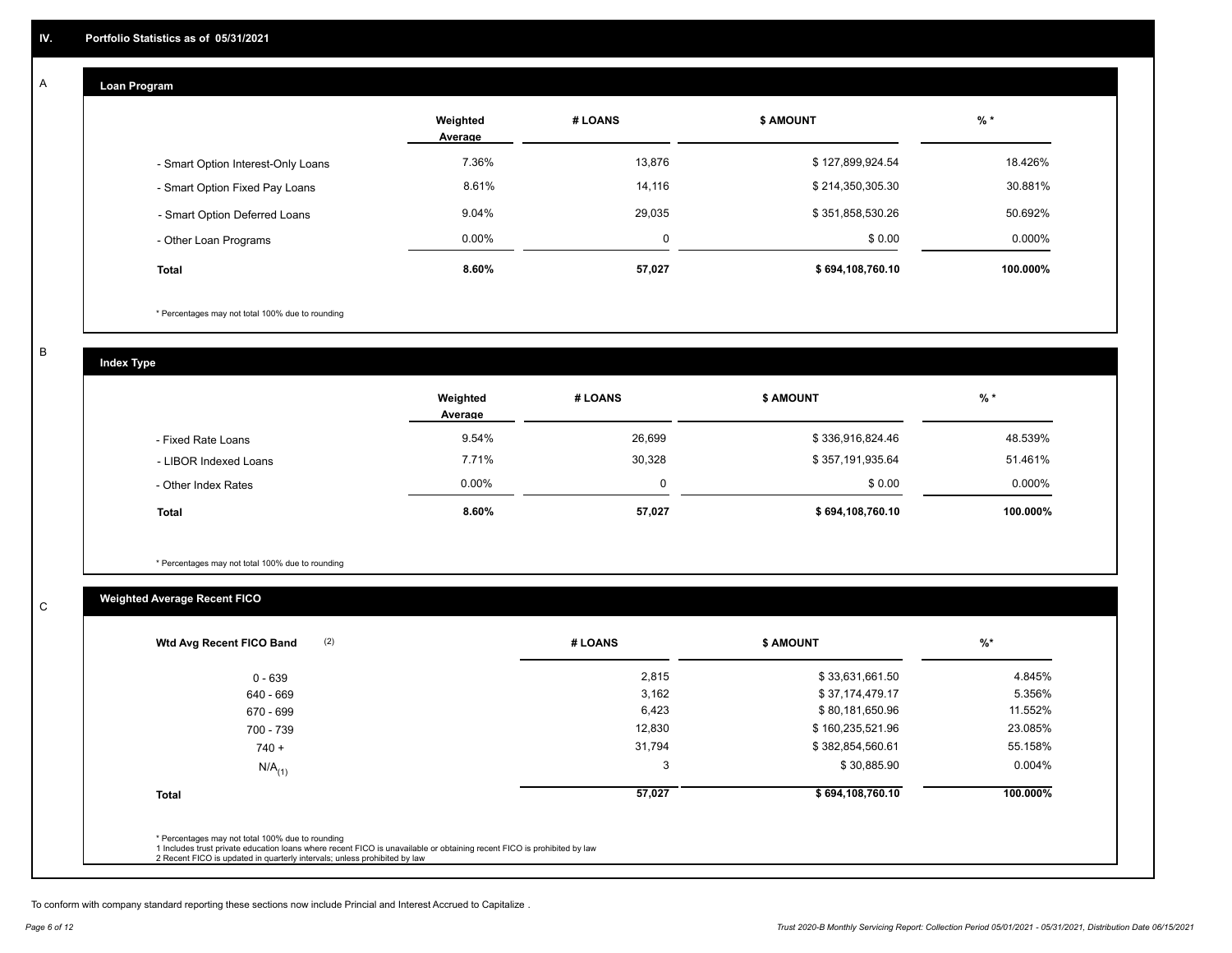| V. |                                       | 2020-B Reserve Account and Principal Distribution Calculations                       |                  |  |
|----|---------------------------------------|--------------------------------------------------------------------------------------|------------------|--|
| А. |                                       | <b>Reserve Account</b>                                                               |                  |  |
|    |                                       | Specified Reserve Account Balance                                                    | \$2,002,442.00   |  |
|    | <b>Actual Reserve Account Balance</b> |                                                                                      | \$2,002,442.00   |  |
| В. |                                       | <b>Principal Distribution Amount</b>                                                 |                  |  |
|    | i.                                    | Class A Notes Outstanding                                                            | \$524,182,284.22 |  |
|    | ii.                                   | Pool Balance                                                                         | \$694,108,760.10 |  |
|    | iii.                                  | First Priority Principal Distribution Amount (i - ii)                                | \$0.00           |  |
|    | iv.                                   | Class A and B Notes Outstanding                                                      | \$577,182,284.22 |  |
|    | ۷.                                    | First Priority Principal Distribution Amount                                         | \$0.00           |  |
|    | vi.                                   | Pool Balance                                                                         | \$694,108,760.10 |  |
|    | Vii.                                  | Specified Overcollateralization Amount                                               | \$173,527,190.03 |  |
|    | viii.                                 | Regular Principal Distribution Amount (if (iv > 0, (iv - v) - (vi - vii))            | \$56,600,714.15  |  |
|    | ix.                                   | Pool Balance                                                                         | \$694,108,760.10 |  |
|    | х.                                    | 10% of Initial Pool Balance                                                          | \$78,714,074.09  |  |
|    | xi.                                   | First Priority Principal Distribution Amount                                         | \$0.00           |  |
|    | xii.                                  | Regular Principal Distribution Amount                                                | \$56,600,714.15  |  |
|    | xiii.                                 | Available Funds (after payment of waterfall items A through I)                       | \$0.00           |  |
|    |                                       | xiv. Additional Principal Distribution Amount (if(vi <= x,min(xiii, vi - xi - xii))) | \$0.00           |  |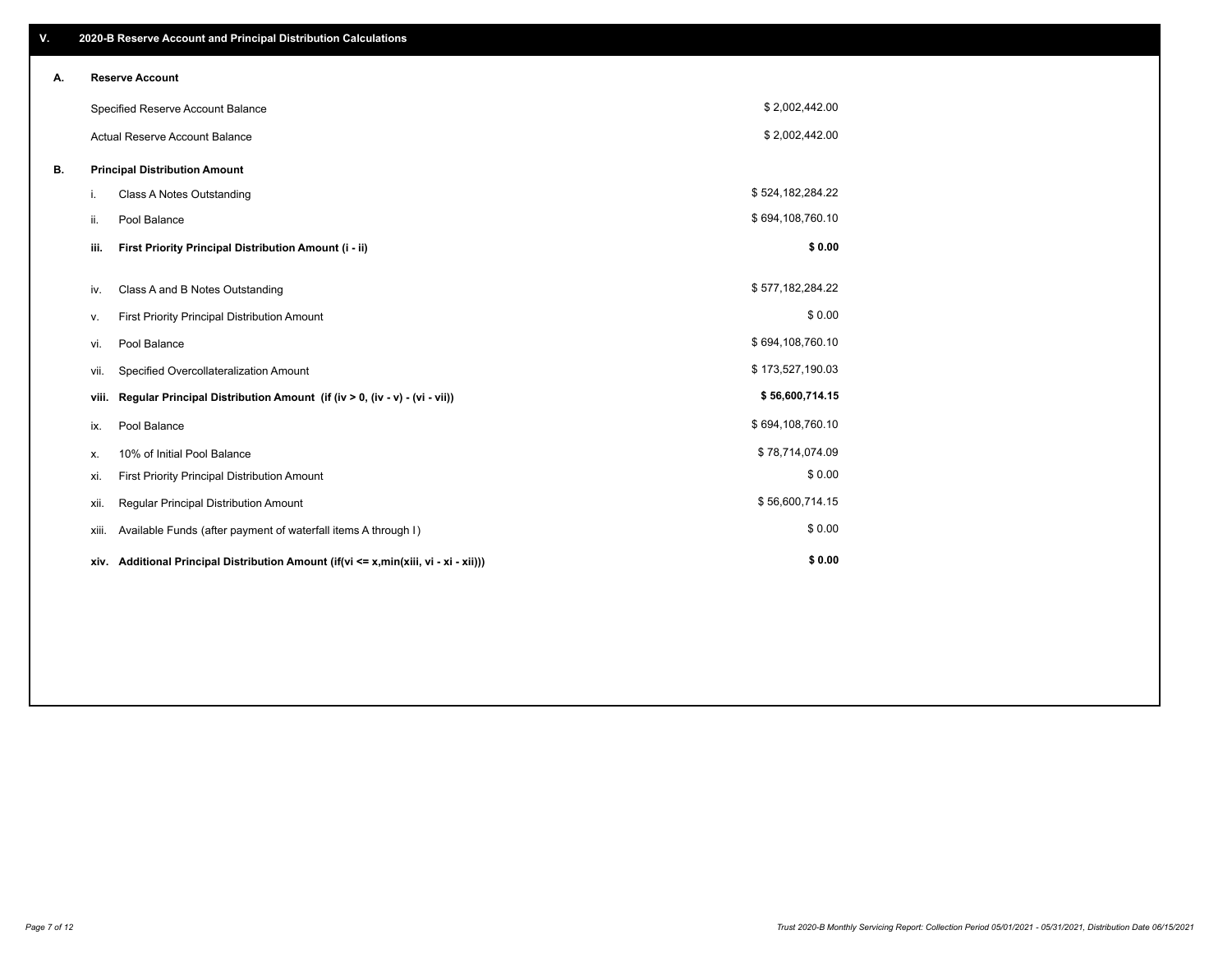|                              |                                                         | Paid            | <b>Funds Balance</b> |
|------------------------------|---------------------------------------------------------|-----------------|----------------------|
| <b>Total Available Funds</b> |                                                         |                 | \$12,665,001.53      |
| A                            | <b>Trustee Fees</b>                                     | \$0.00          | \$12,665,001.53      |
| B                            | <b>Servicing Fees</b>                                   | \$435,892.90    | \$12,229,108.63      |
| C                            | i. Administration Fees                                  | \$8,333.00      | \$12,220,775.63      |
|                              | ii. Unreimbursed Administrator Advances plus any Unpaid | \$0.00          | \$12,220,775.63      |
| D                            | Class A Noteholders Interest Distribution Amount        | \$558,837.85    | \$11,661,937.78      |
| Е                            | First Priority Principal Payment                        | \$0.00          | \$11,661,937.78      |
| F.                           | Class B Noteholders Interest Distribution Amount        | \$121,900.00    | \$11,540,037.78      |
| G                            | <b>Reinstatement Reserve Account</b>                    | \$0.00          | \$11,540,037.78      |
| H                            | Regular Principal Distribution                          | \$11,540,037.78 | \$0.00               |
|                              | <b>Carryover Servicing Fees</b>                         | \$0.00          | \$0.00               |
| J                            | Additional Principal Distribution Amount                | \$0.00          | \$0.00               |
| Κ                            | Unpaid Expenses of Trustee                              | \$0.00          | \$0.00               |
| L                            | Unpaid Expenses of Administrator                        | \$0.00          | \$0.00               |
| М                            | Remaining Funds to the Residual Certificateholders      | \$0.00          | \$0.00               |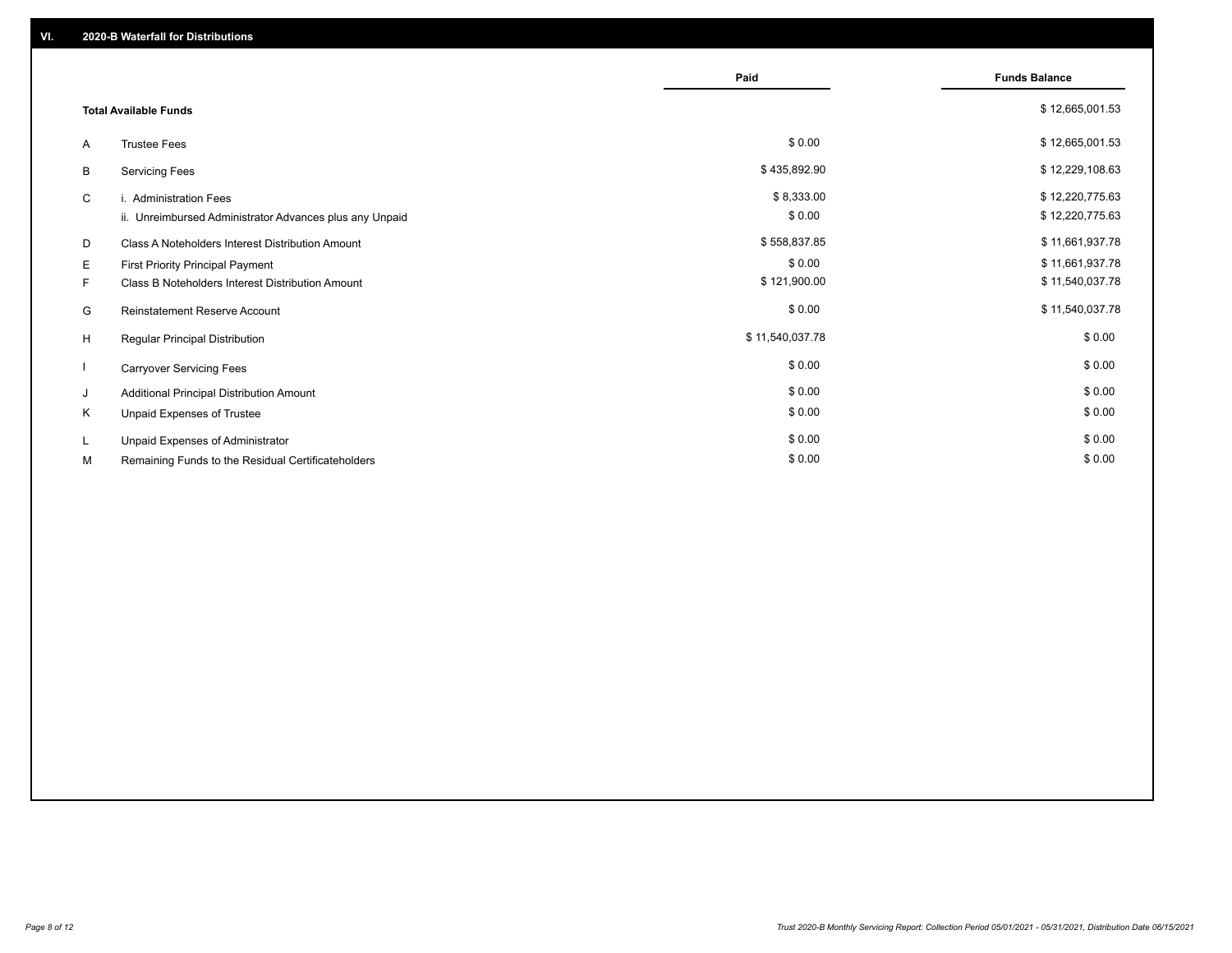| <b>Distribution Amounts</b>                                |                         |                         |                         |
|------------------------------------------------------------|-------------------------|-------------------------|-------------------------|
|                                                            | A <sub>1</sub> A        | A <sub>1</sub> B        | в                       |
| Cusip/Isin                                                 | 78449XAA0               | 78449XAB8               | 78449XAC6               |
| <b>Beginning Balance</b>                                   | \$480,901,178.18        | \$43,281,106.04         | \$53,000,000.00         |
| Index                                                      | <b>FIXED</b>            | <b>LIBOR</b>            | <b>FIXED</b>            |
| Spread/Fixed Rate                                          | 1.29%                   | 1.10%                   | 2.76%                   |
| Record Date (Days Prior to Distribution)                   | 1 NEW YORK BUSINESS DAY | 1 NEW YORK BUSINESS DAY | 1 NEW YORK BUSINESS DAY |
| <b>Accrual Period Begin</b>                                | 5/15/2021               | 5/17/2021               | 5/15/2021               |
| <b>Accrual Period End</b>                                  | 6/15/2021               | 6/15/2021               | 6/15/2021               |
| Daycount Fraction                                          | 0.08333333              | 0.08055556              | 0.08333333              |
| Interest Rate*                                             | 1.29000%                | 1.20088%                | 2.76000%                |
| <b>Accrued Interest Factor</b>                             | 0.001075000             | 0.000967375             | 0.002300000             |
| <b>Current Interest Due</b>                                | \$516,968.77            | \$41,869.08             | \$121,900.00            |
| Interest Shortfall from Prior Period Plus Accrued Interest | $\mathsf{\$}$ -         | $\mathsf{\$}$ -         | $\mathsf{\$}$ -         |
| <b>Total Interest Due</b>                                  | \$516,968.77            | \$41,869.08             | \$121,900.00            |
| <b>Interest Paid</b>                                       | \$516,968.77            | \$41,869.08             | \$121,900.00            |
| <b>Interest Shortfall</b>                                  | $\frac{1}{2}$           | $\mathsf{\$}$ -         | $$ -$                   |
| <b>Principal Paid</b>                                      | \$10,587,190.62         | \$952,847.16            | $\mathsf{\$}$ -         |
| <b>Ending Principal Balance</b>                            | \$470,313,987.56        | \$42,328,258.88         | \$53,000,000.00         |
| Paydown Factor                                             | 0.017645318             | 0.017645318             | 0.000000000             |
| <b>Ending Balance Factor</b>                               | 0.783856646             | 0.783856646             | 1.000000000             |

\* Pay rates for Current Distribution. For the interest rates applicable to the next distribution date, please see https://www.salliemae.com/about/investors/data/SMBabrate.txt.

**VII. 2020-B Distributions**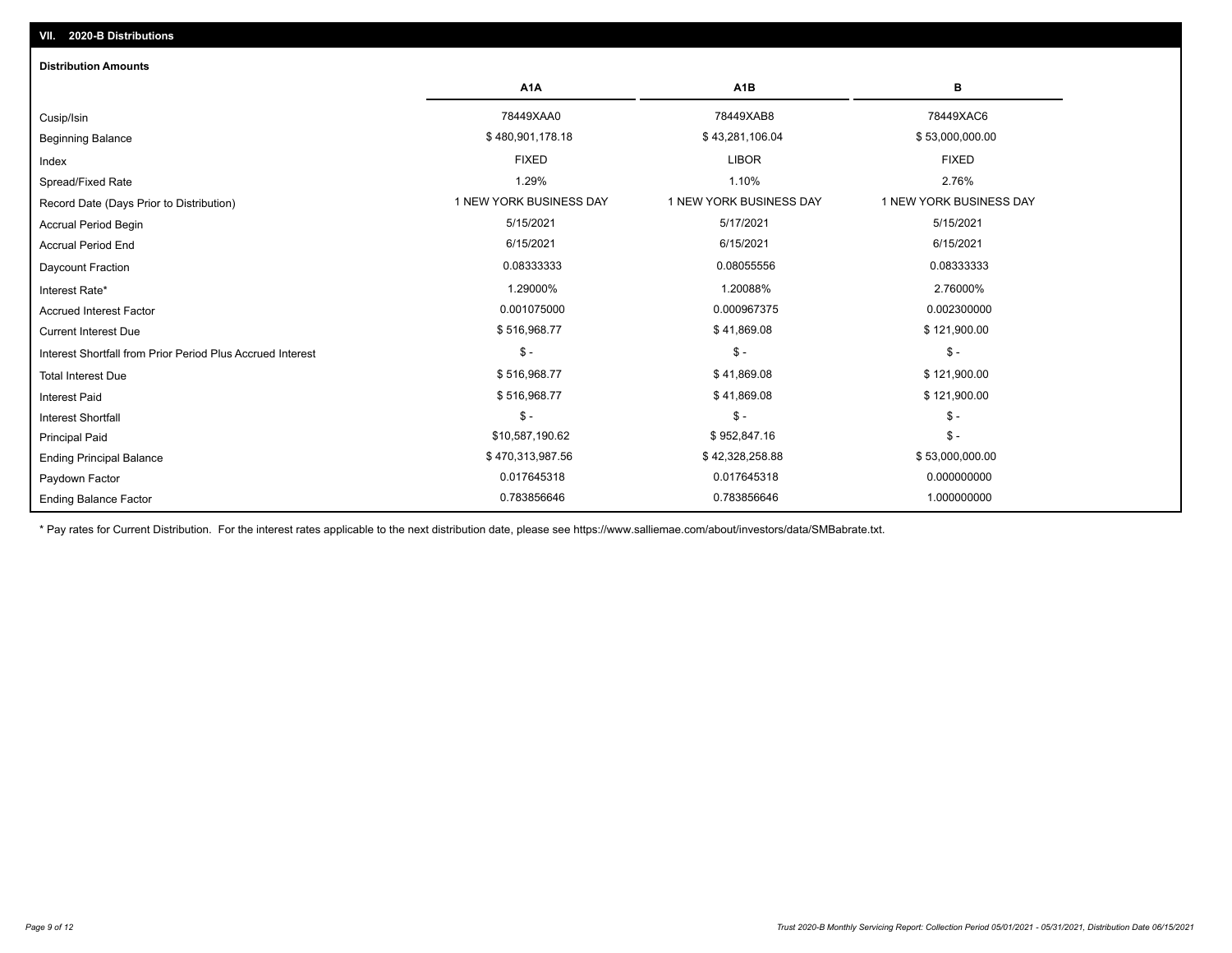#### **Since Issued Total CPR**

$$
\text{total CPR} = 1 - \left(\frac{APB}{PPB}\right)^{\left(\frac{12}{MSC}\right)}
$$

APB = Actual period-end Pool Balance PPB = Projected period-end Pool Balance assuming no prepayments and no defaults Pool Balance = Sum(Principal Balance + Interest Accrued to Capitalize Balance) MSC = Months Since Cut-Off

 $\mathsf{I}$ J λ

#### **Since-Issued Total Constant Prepayment Rate (CPR)**

Since-Issued Total CPR measures prepayments, both voluntary and involuntary, for a trust student loan pool over the life of a transaction. For each trust distribution, the actual month-end pool balance is compared against a month-end pool balance originally projected at issuance assuming no prepayments and defaults. For purposes of Since- Issued Total CPR calculations, projected period end pool balance assumes in-school status loans have up to a six month grace period before moving to repayment, grace status loans remain in grace status until their status end date and then to move to full principal and interest repayment, loans subject to interim interest or fixed payments during their in-school and grace period continue paying interim interest or fixed payments until full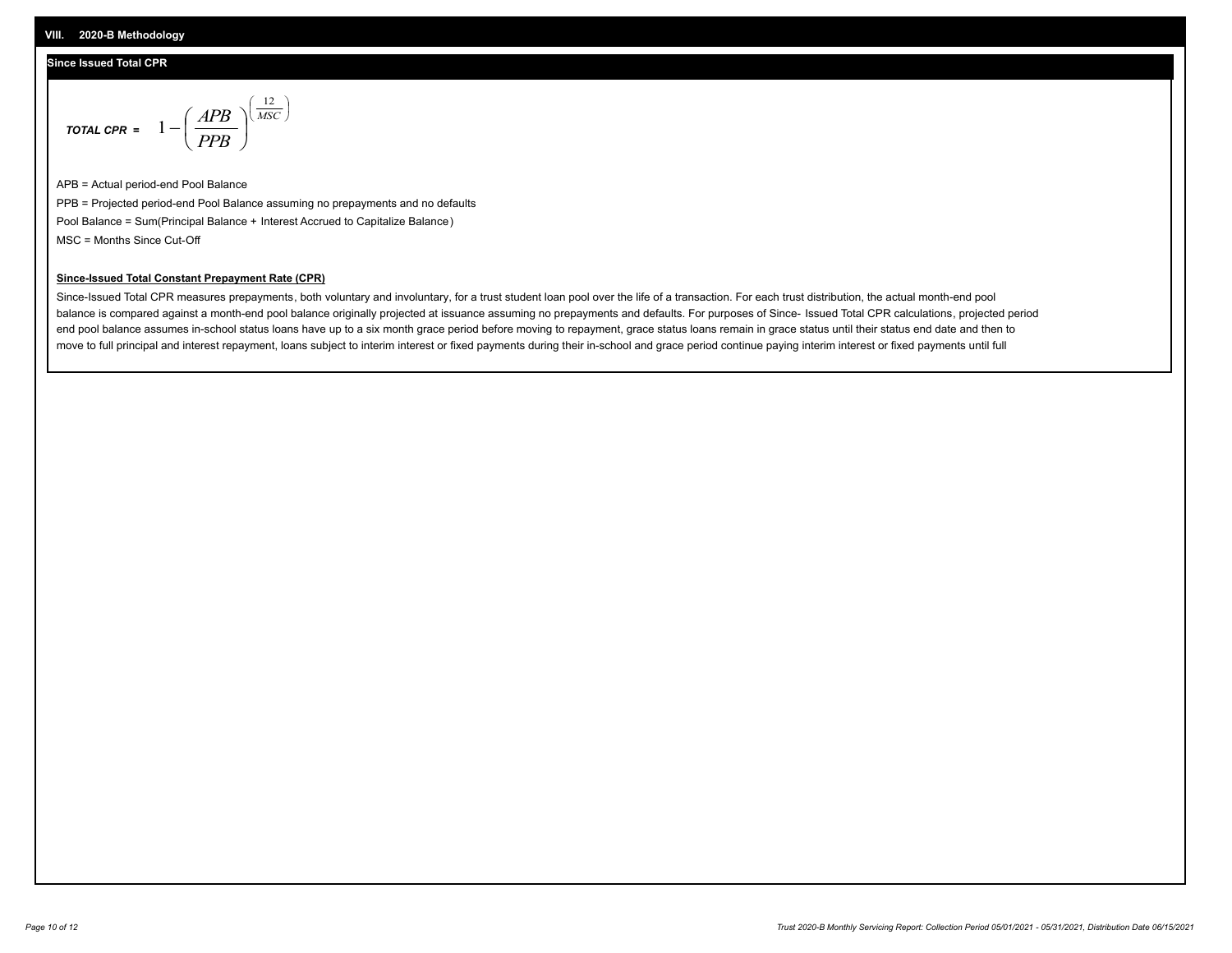### **EU RISK RETENTION**

As of the date of this report, Sallie Mae Bank confirms that (i) it retains, through its ownership of the Depositor (its wholly-owned subsidiary), a material net economic interest of not less than 5% of the aggregate principal balance of the Trust Student Loans in accordance with the EU Retention Rules ; (ii) the retained interest is held via ownership of the R Certificate; and (iii) the retained interest is not subject to any credit risk mitigation, any short position or any other credit risk hedge and has not been sold except as permitted by the EU Retention Rules.